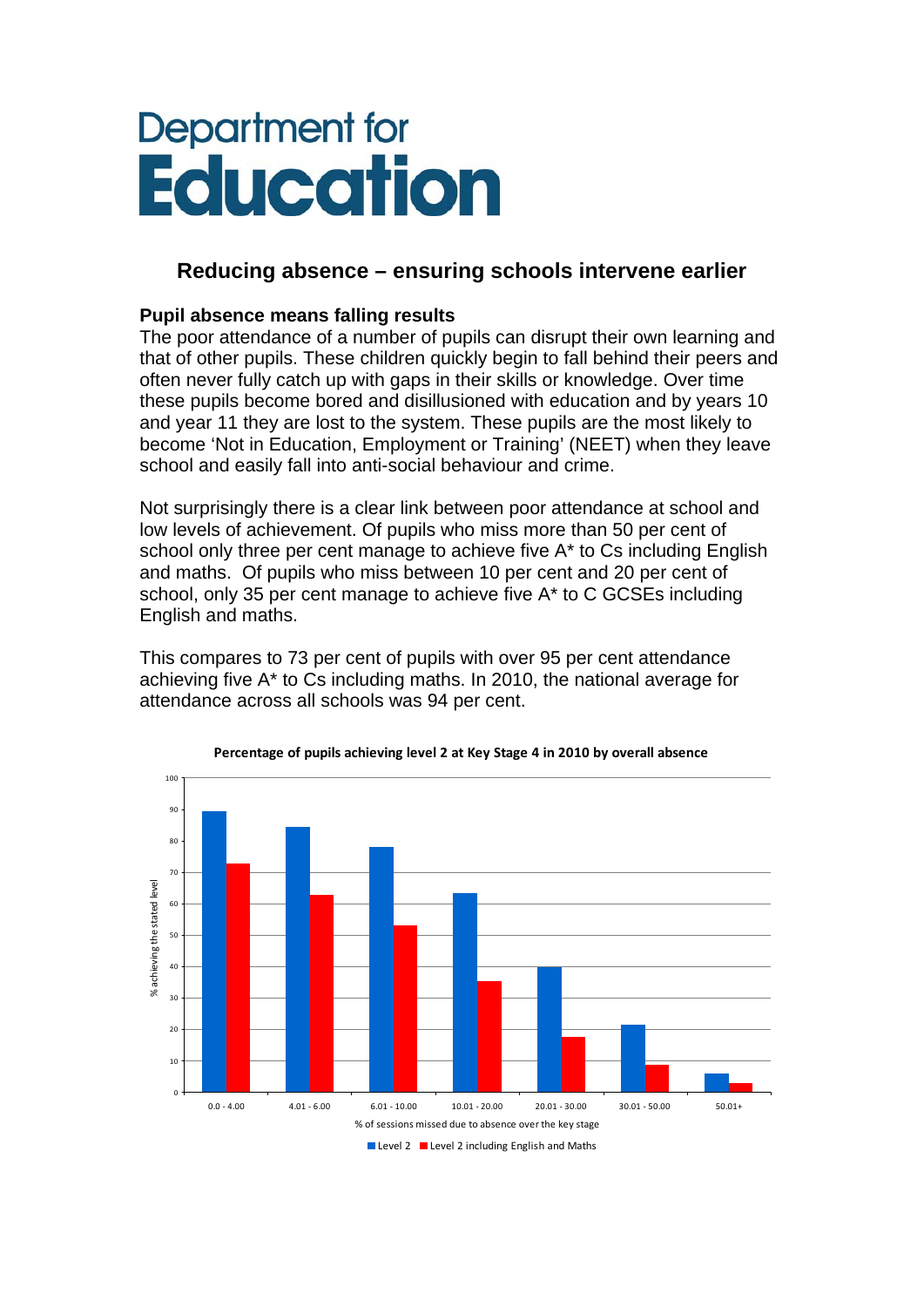#### **The scale of the problem**

In recent years progress has been made in reducing truancy, particularly in secondary schools. However there are still major issues with the number of children who are absent from school.

Currently the Government publishes data on how many children are absent for 20 per cent of school in a year – i.e. absent for 32 school days. There are 175,718 children (47,510 at primary and 128,208 at secondary) who are absent for this length of time. Out of a school population of six million children this does not seem like a huge amount.

However, the number of children who are absent for slightly smaller percentages – 15 and 10 per cent – of school is dramatically higher. There are nearly half a million children who miss 15 per cent of school – 23 days. And over a million children who miss 10 per cent of school – three weeks.

|             | <b>Persistent Absentee threshold</b>          |      |                        |      |                          |      |                        |      |
|-------------|-----------------------------------------------|------|------------------------|------|--------------------------|------|------------------------|------|
|             | Current threshold (64<br>sessions around 20%) |      | 46 sessions around 15% |      | 38 sessions around 12.5% |      | 30 sessions around 10% |      |
|             |                                               |      |                        |      |                          |      |                        |      |
|             | No. of                                        | %    | No. of                 | %    | No. of                   | %    | No. of                 | %    |
|             | enrolments                                    |      | enrolments             |      | enrolments               |      | enrolments             |      |
| Primary     | 47.510                                        | 1.4  | 148.411                | 4.4  | 259.911                  | 7.7  | 462,301                | 13.7 |
| Secondary   | 128,208                                       | 4.4  | 271,226                | 9.2  | 401,163                  | 13.7 | 613,201                | 20.9 |
| Special     | 8.300                                         | 10.5 | 13,492                 | 17.1 | 17,432                   | 22.1 | 23.229                 | 29.5 |
| All Schools | 184.018                                       | 2.9  | 433,129                | 6.8  | 678,506                  | 10.6 | 1,098,731              | 17.2 |

Of course some of these children will be pupils with long-term sickness. But many will also be children who can and should be in schools. Much of the work children miss will never be made up and they will be left at a considerable disadvantage for the remainder of their school career. Not being in school means their education and life chances are being damaged.

#### **Ensuring schools intervene earlier – lowering the persistence absence threshold**

Currently children who miss 20 per cent – just over six weeks – of their education are deemed to be Persistently Absent (PA). PA data for each school is published twice a year and when Ofsted come to inspect they will look closely at what the school has done to improve the attendance of PA pupils. Good schools intervene and start speaking to parents before a child nears the persistent absence threshold of 20 per cent. But many only start looking seriously at the attendance of pupils when they are nearing this threshold.

There is clear evidence to show that pupils who are persistently absent in secondary schools have had poor attendance levels in primary school. Once a child has begun to play truant regularly, it becomes increasingly hard for parents to get them back into school.

Primary schools seem to be more reluctant to challenge poor attendance than secondary schools with the result that some families get into bad habits around getting their children into school regularly. Primary schools allow twice